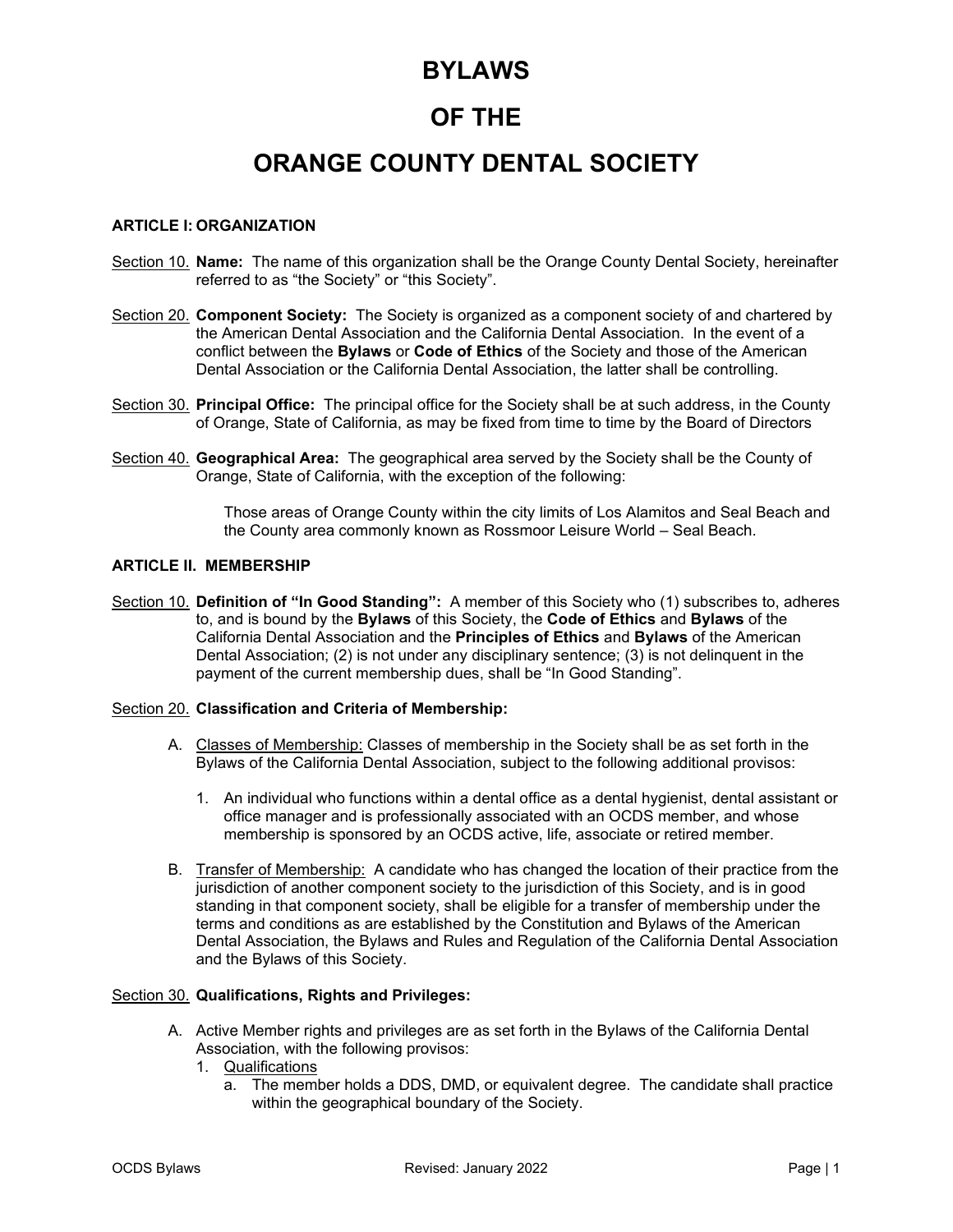## 2. Rights and Privileges:

An active member in good standing shall receive all benefits of membership, including: a subscription to the Society's publication; and such other services as are provided by the Society.

## B. **Student Member:**

A student member in good standing shall receive the following benefits of membership: an annual proof of student membership; the Society's publications and other services as are authorized by the Board of Directors. Student members are not eligible for election by the Society as a delegate or alternate delegate to the House of Delegates of the California Dental Association, nor shall they be eligible for election or appointment to any office or committee of this Society, nor shall they have the right to vote. Unless otherwise specifically provided, a reference in these Bylaws to "members" shall not include student members.

#### C. **Dual Member:**

- 1. Classification: Dentists shall be classified as Active Dual members if they maintain an Active membership in good standing in their primary California component and meet all requirements for Active membership in a secondary Dental Society other than the requirement for practicing within the boundaries of the society.
- 2. Rights and Privileges: Dual Members will enjoy all rights and privileges of Active members of the secondary dental society except the right to hold elected office simultaneously in another Component society.
- D. **Allied Dental Professional:** An allied dental professional member of this society must be sponsored by and OCDS active, life, associate or retired member, and shall be entitled to attend any continuing education meeting of this society; participate in OCDS sponsored plans; and to such other services as are authorized by the Board of Directors. An allied dental professional member shall pay dues as required by the Board of Directors.

#### Section 40. **Loss of Membership:**

- A. Voluntary: A member may resign at any time by written notification to the Society, without rebate of dues.
- B. Unpaid Dues and Assessments: A member or applicant whose dues and assessments or fees have not been paid by March 31 of the year of delinquency shall cease to be a member or applicant.

#### Section 50. **Discipline of Members:**

- A. Conduct Subject to Discipline: Members may be disciplined by CDA for (1) having been found guilty of a felony, (2) having been found guilty of violating the Dental Practice Act of the state of California, or (3) violating the CDA Bylaws, the Principles of Ethics and Code of Professional Conduct of the American Dental Association, the CDA Code of Ethics or the Bylaws of this society.
- B. Disciplinary Penalties: A member may be placed under a sentence of censure, suspension, or may be expelled from membership for any of the offenses enumerated in Article II, Section 50.A above. A member may be placed under the conditional status of probation following the stay of a penalty of censure, suspension or expulsion.

Censure is a disciplinary sentence expressing in writing severe criticism or disapproval of a particular type of conduct or act.

Suspension means all membership privileges, except continued entitlement to coverage under insurance programs, are lost during the suspension period.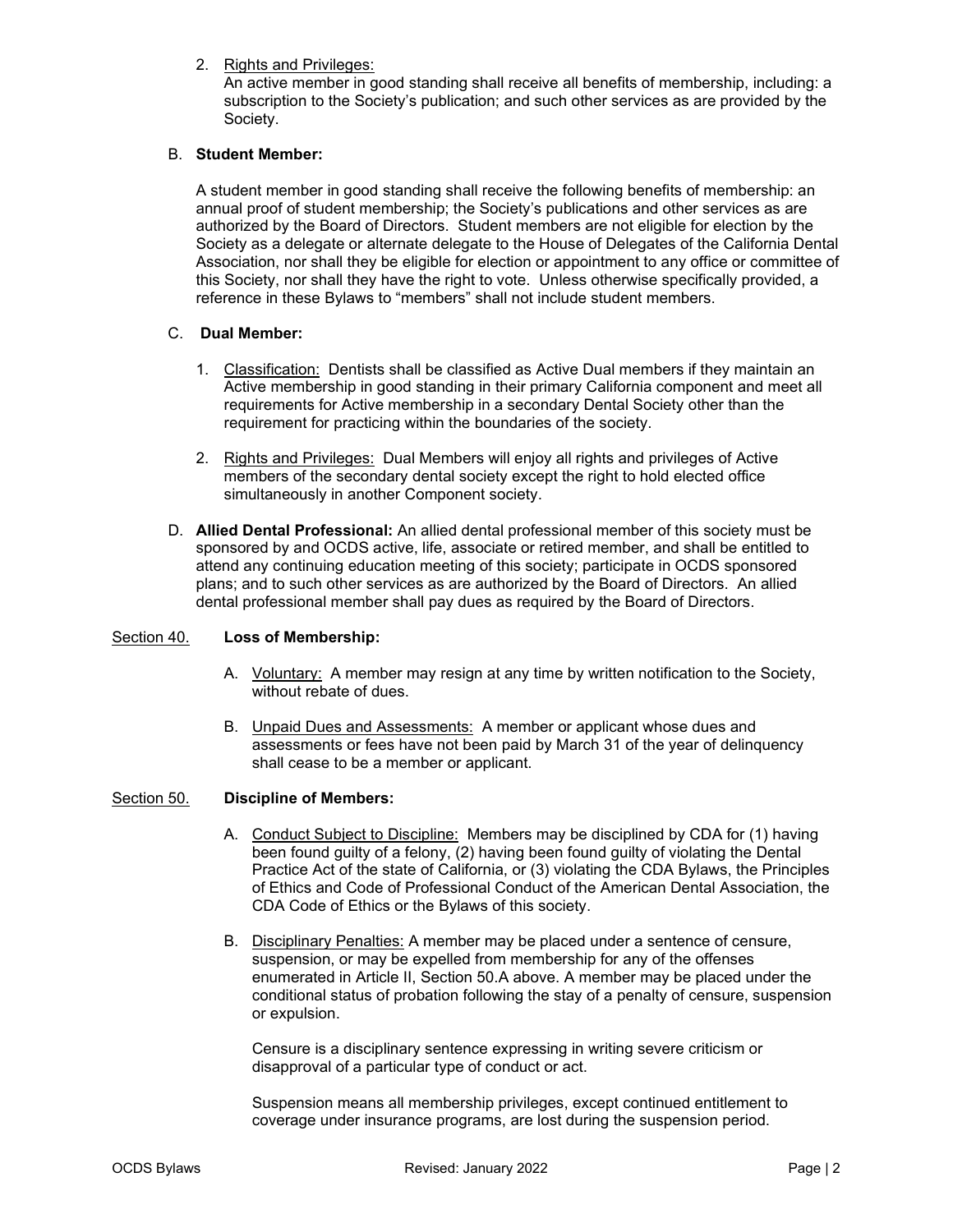Expulsion is an absolute discipline and may not be imposed conditionally except as otherwise provided herein.

Probation, to be imposed for a specified period and without loss of rights, may be administratively and conditionally imposed when circumstances warrant, in lieu of a disciplinary penalty which has been suspended. Probation shall be conditioned upon good behavior. Additional reasonable conditions may be set forth in the decision for the continuation of probation. In the event that the conditions for probation are found by the Society to have been violated, after a hearing on the probation violation charges in accordance with Article II, Section 50.C below, the original disciplinary penalty shall be automatically reinstated; except that when circumstances warrant the original disciplinary penalty may be reduced to a lesser penalty. There shall be no right of appeal from a finding that the conditions of probation have been violated.

C. Disciplinary Proceedings: Disciplinary proceedings may be initiated only by CDA, either upon its own initiative or upon the request of the OCDS Ethics Committee. The OCDS Ethics Committee shall refer disciplinary matters to CDA with a request that CDA initiate disciplinary proceedings. In the event that CDA declines to initiate the requested disciplinary proceedings, CDA shall promptly notify the component society. Before a disciplinary penalty is invoked against a member of the Society, the following procedures shall be followed by the Society:

(i) Hearing. The accused member shall be entitled to a hearing at which they shall be given the opportunity to present a defense to all charges. Accused members may represent themselves, be represented by another member, or, be represented by legal counsel. Members shall bear all costs for representation. The hearing shall occur not less than five days before the effective date of the censure, suspension, expulsion or probation.

(ii) Notice. The accused member shall be notified in writing of charges and of the time and place of the hearing, such notice to be sent by certified letter and mailed not less than 21 days prior to the date set for the hearing.

(iii) Charges. The written charges shall include an officially certified copy of the alleged conviction or determination of guilt, or a specification of the bylaws or ethical provisions alleged to have been violated, and shall include a description of the conduct alleged to constitute each violation.

(iv) Decision. Every decision which shall result in censure, suspension, or expulsion shall be documented, and shall specify the charges made against the member, the facts which substantiate any or all of the charges, the verdict rendered and the penalty imposed. A notice shall be mailed to the accused member about the right to appeal. Within 10 days of the date on which the decision is rendered, a copy shall be sent by certified mail to the last known address of each of the following parties: the accused member, the president and secretary of the CDA, and to the executive director and chair of the Council on Ethics, Bylaws and Judicial Affairs of the ADA.

- D. Appeals: A member, under sentence of censure, suspension or expulsion, shall have the right to appeal a decision of CDA, or hearing panel thereof, to the Council on Ethics, Bylaws and Judicial Affairs of the ADA, in accordance with the Constitution and Bylaws of the ADA.
- E. Non-compliance: In the event of a failure of technical conformance to the procedural requirements, the agency hearing the appeal shall determine the effect of technical nonconformance.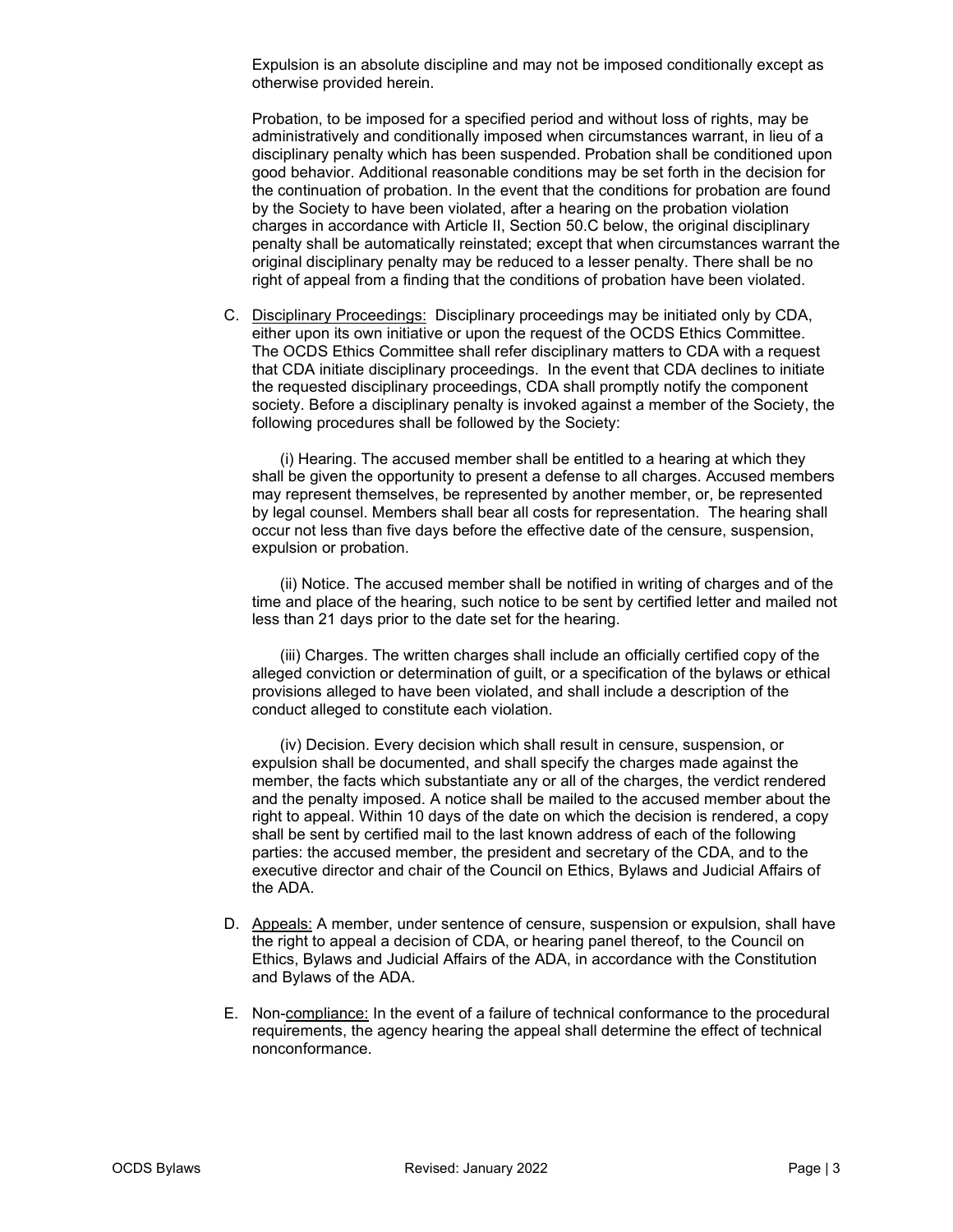## **ARTICLE III. BOARD OF DIRECTORS**

## Section 10. **Composition:** The Board of Directors shall consist of the following members:

- A. President
	- B. Vice President
	- C. Treasurer
	- D. Secretary
	- E. Immediate Past President
	- F. Ethics Committee Chair
	- G. Five (5) Members-at-Large
	- H. Two (2) Appointed Delegates
	- I. One (1) Board of Component Representative (BCR)
	- *J. Peer Review Committee Chair (if funded by CDA; seat will remain vacant)*
- Section 20. **Qualifications:** A voting member of the Board shall be an active member, life member or retired member in good standing of the Society.

#### Section 30. **Term of Office:**

- A. Elected Officers: The term of office of the elected officers is as specified in Article IV, Section 30, of these Bylaws.
- B. Board Members-at-Large: The term of office of the Board Members-at-Large shall be one (1) year. The time in office shall not exceed more than three (3) consecutive terms, but a member may be re-elected after a lapse of one year.
- C. Appointed Delegates: The term of office of the Appointed Senior Delegates shall be one (1) year; two (2) Appointed Delegates appointed by the President, with the approval of the Board of Directors, from the Delegates to California Dental Association who hold no other position on the Board of Directors.
- D. Ethics Chairman: The term of office of the Ethics Chairman shall be two (2) years. The time in office shall not be restricted by term limits. The Ethics Chairman must be a current member of the Ethics Committee and cannot be a current officer of the component society, their specialty organization or on the CDA Board of Directors to be eligible to serve.
- E. Board of Component Representative: The Society shall elect a member to serve on the CDA Board of Component Representatives (BCR) in accordance with and for the terms specified in the CDA Bylaws. The term of office of a member of the board of component representatives shall be two years and the consecutive tenure shall be three terms. Members who have served a tenure are eligible to return to the board after a one-year break in service.
- *F. Peer Review Chairman: (if funded; vacant until CDA reinstates) The term of office of the Peer Review Chairman shall be two (2) years. The time in office shall not be restricted by term limits. The Peer Review Chairman must be a current member of the Peer Review Committee, be trained by CDA Peer Review and cannot be a current officer of the component society, their specialty organization or on the CDA Board of Directors to be eligible to serve.*

## Section 40. **Powers:**

- A. The Board of Directors shall be the administrative body of the society and shall be vested with the power to establish rules and regulations consistent with these Bylaws to govern its organization and procedures.
- B. The activities and affairs of this society shall be conducted, and all corporate powers shall be exercised, by or under the direction of the Board of Directors subject to the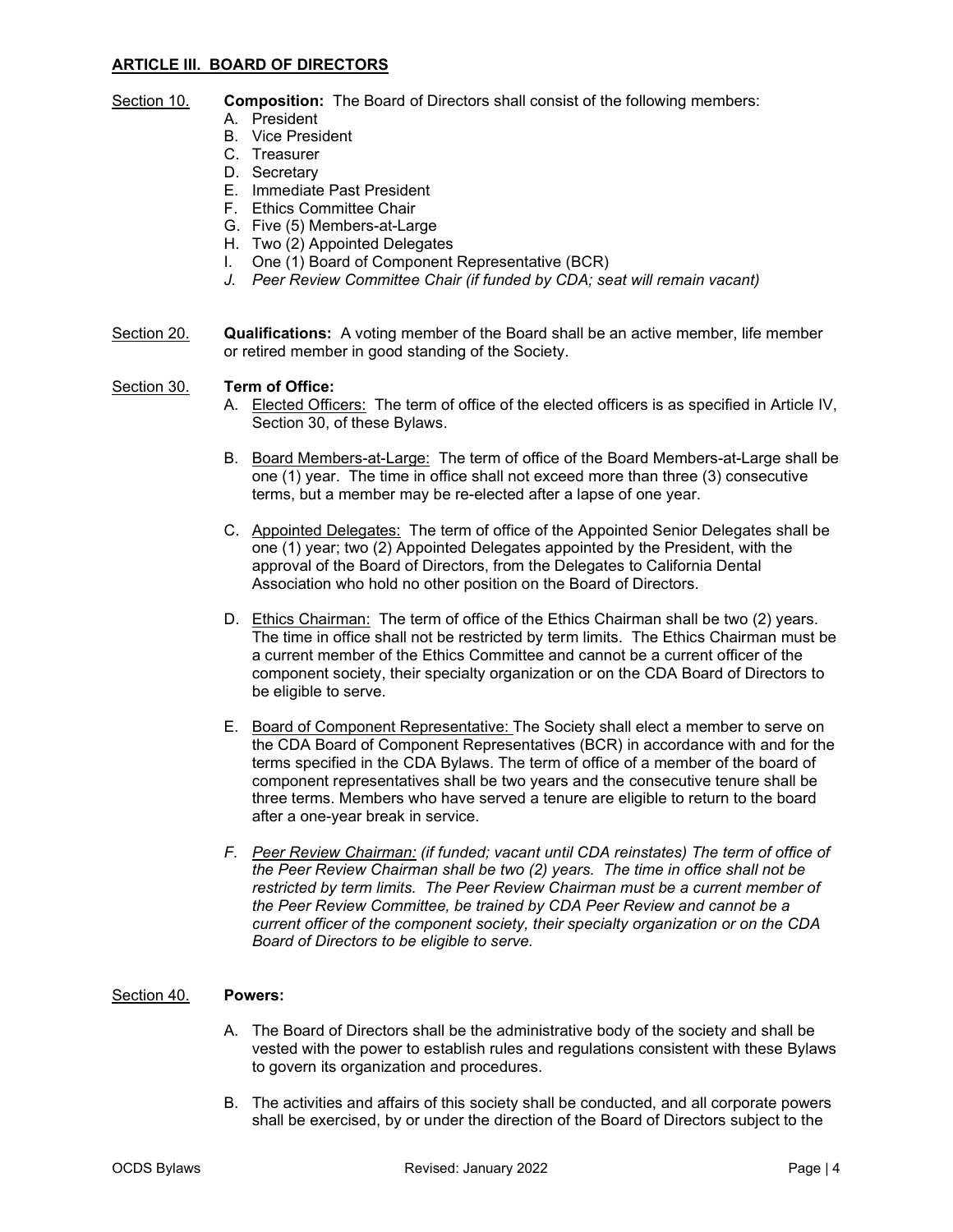provisions and any limitations in the OCDS Articles of Incorporation or the OCDS Bylaws relating to action(s) requiring approval by the members.

C. It shall be regarded as the "Board of Directors" of this Society for all purposes for which California law requires or authorizes action by a "Board of Directors."

#### Section 50. **Duties:**

- A. To provide for the maintenance and supervision of the central office and all other property or offices owned or operated by the Society.
- B. To determine the place for the convening of each Annual meeting and other Society meetings.
- C. To approve a budget for carrying on the activities of the Society for each ensuing fiscal year and to do everything in its rightful power to maintain financial solvency of the Society.
- D. To provide for the publication and distribution of all official publications of the Society.
- E. To create or abolish committees other than those set forth in these Bylaws.
- F. To approve appointments or applicable policies.
- G. To review annual written reports of all committees and make recommendations concerning the same.
- H. To approve all awards, honors or other special commendations given in the name of the Society.
- I. To employ an Executive Director and fix compensation.
- J. To perform such other duties as may be necessary to effectively administer this Society.

#### Section 60. **Meetings:**

- A. All meetings shall be held at an either agreed upon location or as a virtual meeting, in accordance with applicable law.
- B. Regular Meetings: There shall be at least four (4) regular meetings of the Board of Directors. Each Board member shall be given at least ten (10) days notice.
	- 1. The meetings shall be determined by the President prior to the year he takes office.
	- 2. Additional meetings of the Board may be scheduled.
- C. Special Meetings: Special meetings may be called at any time by the president upon request of any two (2) members of the Board of Directors or the Executive Director. Each Board member shall be given at least four days written notice, or forty-eight (48) hours written notice if given in person, telephonic messages or electronic mail of any such session.
- D. Quorum: A majority of the voting members of the Board of Directors shall constitute a quorum; as of 2022 seven (7) board members constitute a quorum.
- E. Voting: The Board of Directors may act on any matter by simple majority vote, a quorum being present. The following actions may be taken only upon two–thirds (2/3) affirmative vote of all members of the Board: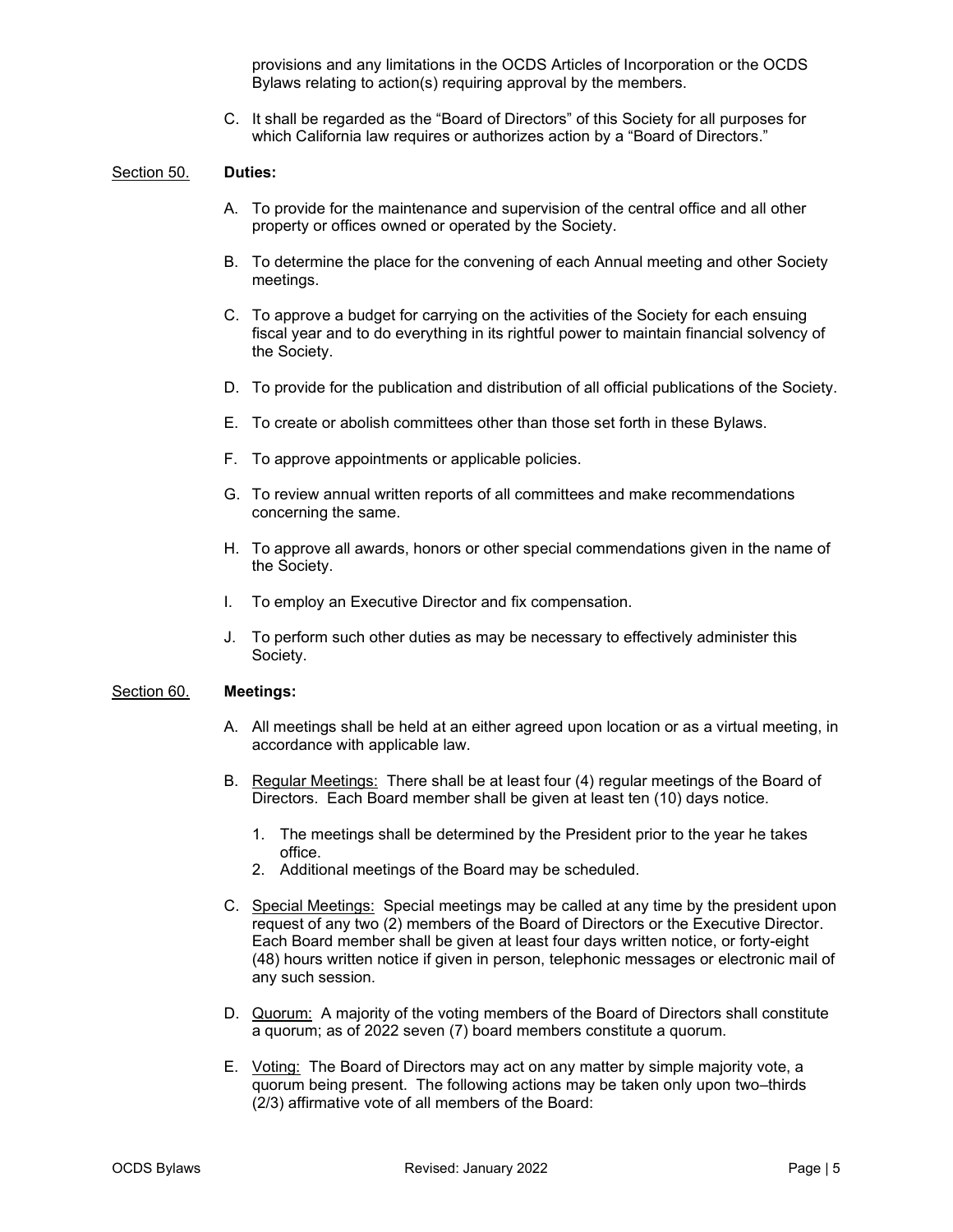- 1. To borrow money, incur indebtedness and to execute such documents as may be appropriate or necessary.
- 2. To remove any member from office, including committee membership, for misconduct or incompetence or neglected duties.
- 3. To propose amendments to the Bylaws.
- 4. To expend monies from the reserve fund.
- 5. To levy upon members annual dues or assessments as provided in Article X, Section 20 of these Bylaws.
- F. Reports and Audits: The Board of Directors shall make available, upon request, and to the extent required by law, and within a reasonable time frame, the books and records of the Society for inspection by members.
- G. Attendance: Any member of the Board of Directors who is absent, without good cause, from two (2) regular Board meetings during any one (1) year period shall be deemed to have resigned from the Board of Directors and from any office he may hold in the Society.
- H. Vacancies: The Board of Directors may fill any vacancy except President, pending the next election of the members of the Society.
- I. Action without Meeting: Any action required or permitted to be taken by the Board may be taken without meeting, if all members of the Board, individually or collectively, consent in writing to such action. Such written consent shall be filed with the minutes of the proceedings of the Board. Such action, by written consent, shall have the same force and effect as the unanimous vote of the Board.

## Section 70. **Elective Officers:**

## A. **The Officers of the Society shall be:**

- 1. The President
- 2. Vice President
- 3. Treasurer
- 4. Secretary
- 5. Immediate Past-President.

## **ARTICLE IV. ELECTIVE OFICERS OF THE SOCIETY**

- Section 10. **Succession of Office:** The President and Immediate Past President shall succeed to their respective offices by virtue of prior election.
- Section 20. **Qualifications:** An officer shall be an active, life or retired member in good standing of the Society.

#### Section 30. **Term of Office:**

- A. The term of office of all the officers of the Society shall generally be one (1) year. The Past President shall serve immediately following his/her term as President. The term of office of all elective officers shall be as designated above until their successors are elected and installed.
- B. No member may serve in the office of President consecutive terms. The Vice president, Secretary and Treasurer may serve for a maximum of two (2) consecutive terms.

#### Section 40. **Duties:**

- A. **President:** It shall be the duty of the President:
	- 1. To serve as an official representative of the Society in its contacts with governmental, civic, business and professional organizations for the purpose of advancing the objectives and policies of the Society.
	- 2. To serve as Chairman of the Board of Directors and of the Executive Committee.
	- 3. To call special meetings of the Board of Directors and of the Executive
		- Committee.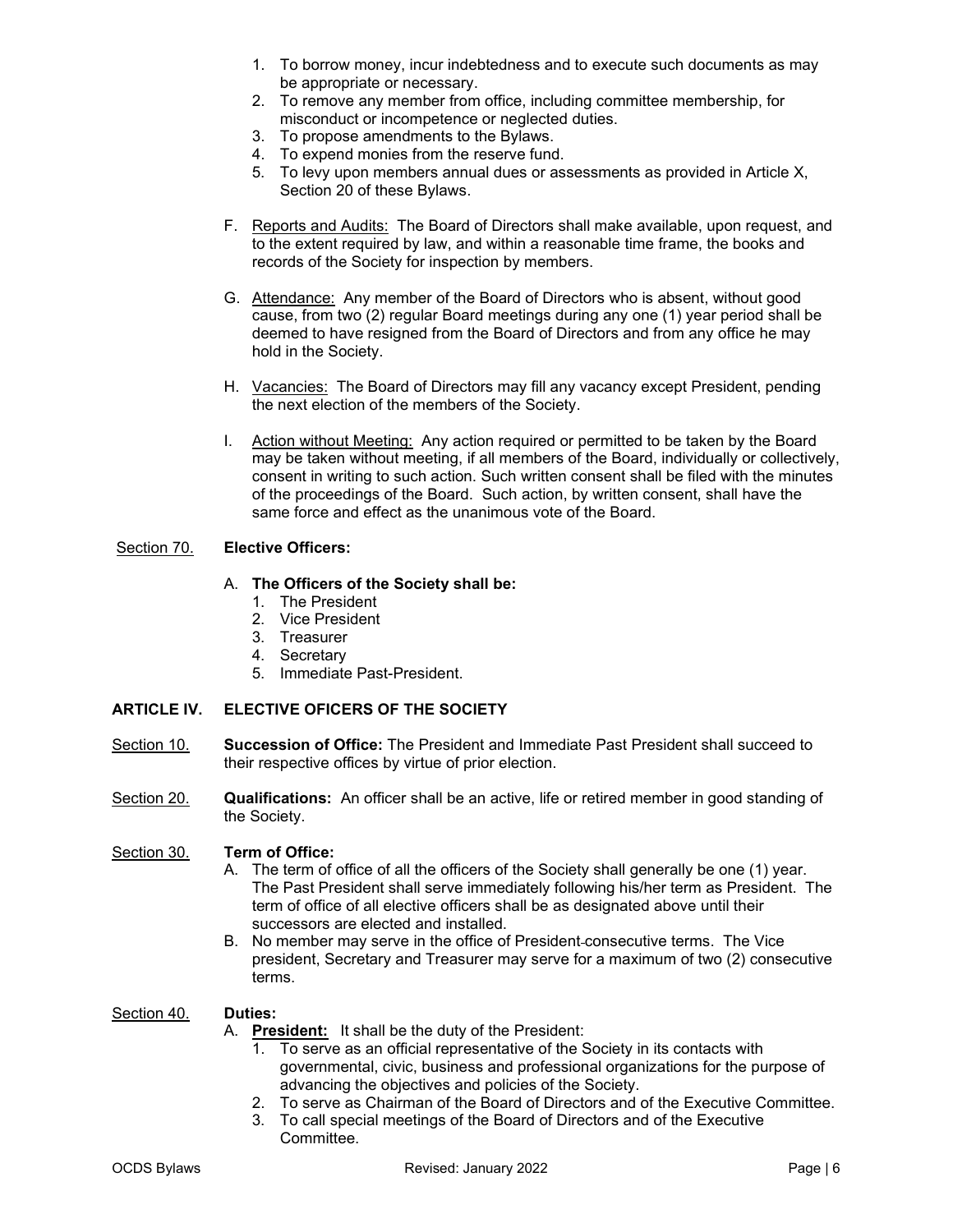- 4. Attend all OCDS continuing education meetings and two social events during your term of office
- 5. To make all appointments, subject to majority approval of the Board of Directors, except the Ethics Committee and Peer Review Committee chairmen, and as otherwise provided in these Bylaws or policies, where applicable.
- 6. To serve as an advisory member, without the right to vote, to all committees of the Society and the Ethics Committee.
- 7. To fill any vacancy in the Board of Directors and to fill all other vacancies not provided for by these Bylaws.
- 8. To serve as Immediate Past President following completion of his term as President.
- 9. To serve as a delegate to the California Dental Association's House of Delegates, notwithstanding any limitations as may be prescribed in these Bylaws**.**
- 10. To preside at all meetings of the Society
- 11. To perform such other duties as may be provided in these Bylaws and the adopted parliamentary authority.
- B. **Vice President:** It shall be the duty of the Vice President:
	- 1. To assist the President as requested.
	- 2. To serve as a member of the Board of Directors and the Executive Committee.
	- 3. To succeed to the office of President without election at the next annual meeting of the Society.
	- 4. To serve as chairman of the Bylaws Committee
	- 5. Attend at least one OCDS continuing education in-person meeting and two social events during your term of office.
	- 6. To serve as an advisory member, without right to vote, to all committees of the Society except the Committees of the Board and Ethics Committee.
	- 7. To serve as President in the absence of the President. In the event that the Vice President is unable to serve as President, the Treasurer will then take office.
	- 8. To serve as a delegate to the California Dental Association's House of Delegates, notwithstanding any limitation as may be prescribed in these Bylaws.
	- 9. To assure that any motions that are carried during any Board Session, either regular or special, be incorporated into the Standing Rules of the Society, if indicated.
	- 10. To perform such other duties as may be provided in these Bylaws and the adopted parliamentary authority.
- C. **Treasurer:** It shall be the duty of the Treasurer:
	- 1. To work with the Executive Director regarding monies, securities and deeds belonging to the Society.
	- 2. To present at each meeting a report of the finances of the Society.
	- 3. To serve as a voting Chairman of the Budget and Finance Committee as a member of the Board of Directors and the Executive Committee.
	- 4. Attend at least one OCDS continuing education in-person meeting and two social events during your term of office.
	- 5. To serve as a delegate to the California Dental Association's House of Delegates, notwithstanding any limitation as may be prescribed in these Bylaws.
	- 6. To serve as President in the event that the President and Vice President are both unable to serve as President, the Treasurer will then take office.
	- 7. To perform such other duties as may be provided in these Bylaws and the adopted parliamentary authority.
- D. **Secretary:** It shall be the duty of the Secretary:
	- 1. To serve as Secretary of the Board of Directors and a member of the Executive Committee.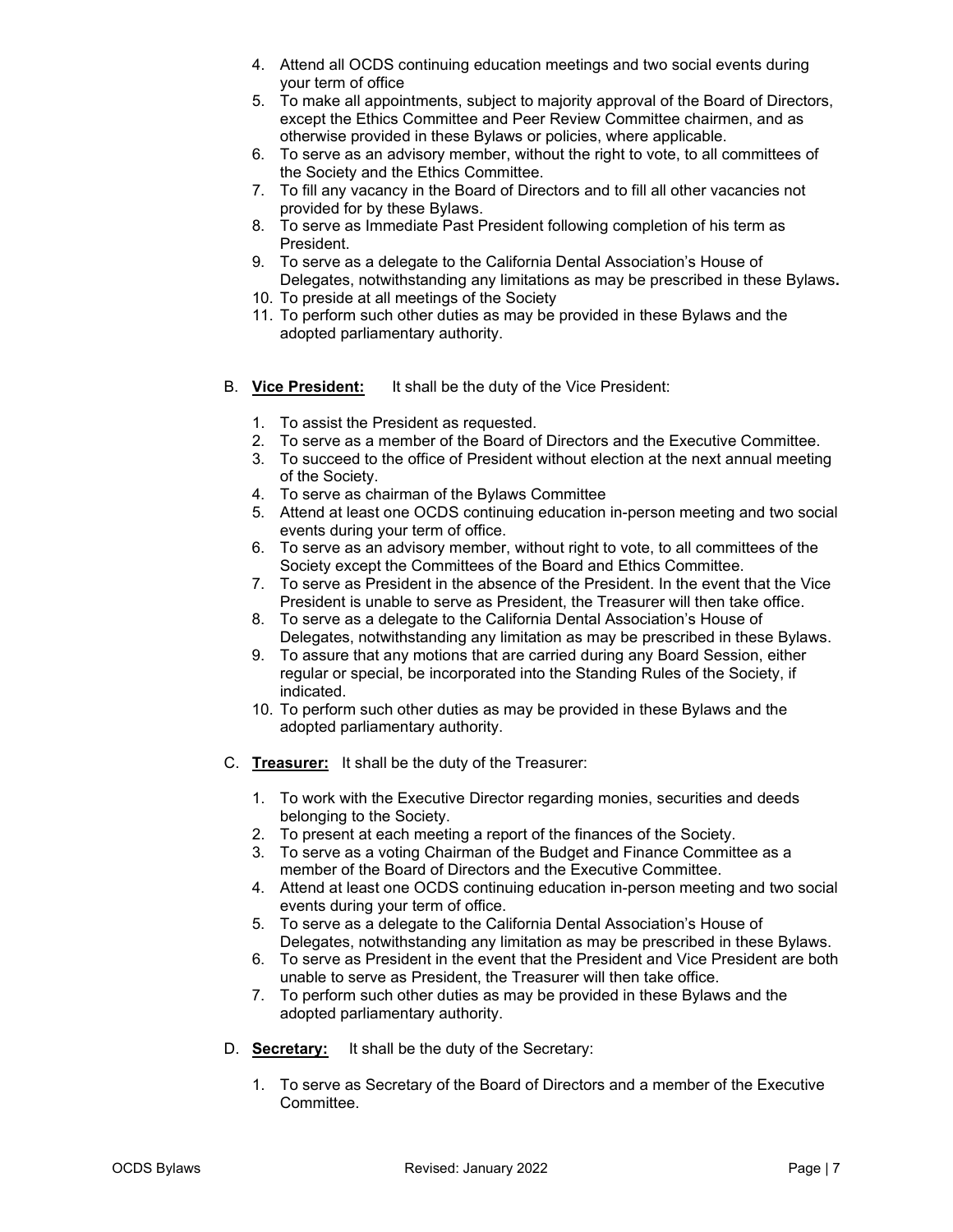- 2. To oversee the keeping of a full and correct report of the minutes of all meetings of the Society and enter the approved and corrected same in a minute book established for that purpose.
- 3. To execute, with the President, in the name of the Corporation, all instruments authorized by the Board of Directors to be executed.
- 4. Attend at least one OCDS continuing education in-person meeting and two social events during your term of office.
- 5. To serve as a delegate to the California Dental Association's House of Delegates, notwithstanding any limitation as may be prescribed in these Bylaws.
- 6. To perform such other duties as may be provided in these Bylaws and the adopted parliamentary authority.
- E. **Immediate Past President:** It shall be the duty of the Immediate Past President:
	- 1. To assist the President as requested.
	- 2. To serve as a member of the Board of Directors and the Executive Committee.
	- 3. To serve as a delegate to the California Dental Association's House of Delegates, notwithstanding any limitations as may be prescribed in these Bylaws.
	- 4. To perform such other duties as may be provided in these Bylaws and the adopted parliamentary authority.

## **ARTICLE V. BOARD OF COMPONENT REPRESENTATIVE**

The Society shall elect a member to serve on the CDA Board of Component Representatives (BCR) in accordance with and for the terms specified in the CDA Bylaws. The term of office of a member of the board of component representatives shall be two years and the consecutive tenure shall be three terms. Members who have served a tenure are eligible to return to the board after a one-year break in service.

Election: The BCR will be elected by the board of directors, as an ex officio member of the component board, with voting privileges on the Orange County Dental Societies Board of Directors.

Qualifications: A candidate for BCR must be a member of the Society, in good standing. Candidates should possess some or all the competencies outlined in the Board of Component Representatives job description, as provided by CDA.

Duties: The BCR member shall fulfill all duties set forth in the CDA Bylaws and attend all meetings of the Board of Component Representatives. The BCR member shall represent component perspectives on issues of shared importance to serving members and foster the flow of information between CDA and the components.

Vacancies: In the event of a vacancy in the office of a BCR member, the Board of Directors of the Society shall elect a member to fill the office for the remainder of the unexpired term.

Removal: A BCR member may be removed by the Board of Directors of the Society at any time, if in its judgment, the best interests of the Society would be served. A two-thirds (2/3) majority vote of the Board of Directors is necessary for removal. In all such actions, the BCR member and all members of the Board of Directors of the Society shall be furnished a statement of the reasons for removal not less than thirty (30) days in advance of the meeting.

## **ARTICLE VI. DELEGATES OF THE SOCIETY**

**Number:** The Society shall elect the maximum number of Delegates and Alternate Delegates to the California Dental Association as shall be permitted under the Bylaws and the rules of the California Dental Association.

- A. The duties of the Delegates and Alternate Delegates are:
	- 1. To serve as representatives of the Society in the House of Delegates of the California Dental Association;
	- 2. To perform all acts and duties authorized to members of the House of Delegates by the Bylaws and rules of the California Dental Association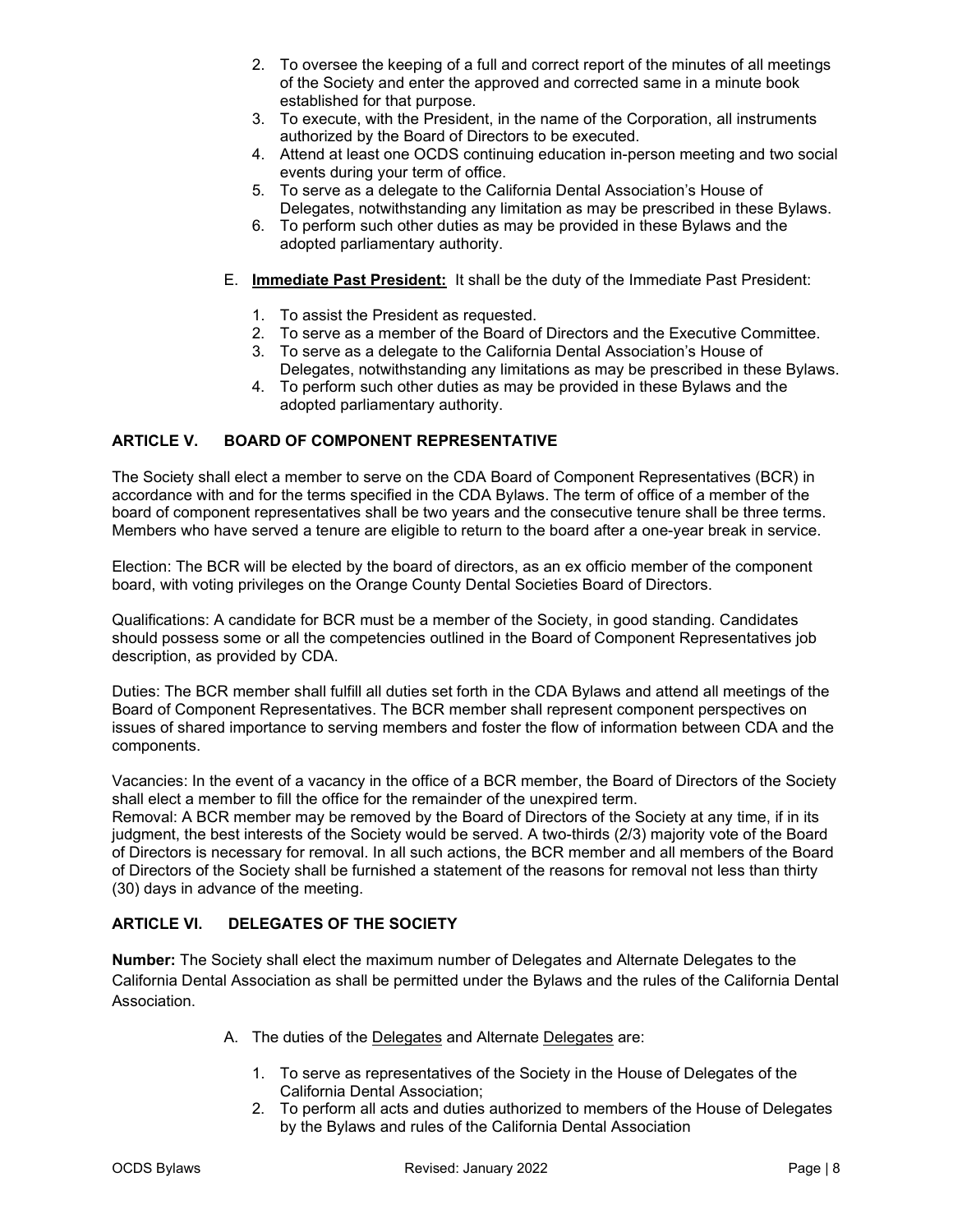3. To attend the Society's caucus.

## **Selection of Delegates and Alternate Delegates:**

- A. All elected members of the Board of Directors shall serve as delegates by virtue of their office.
- B. The remaining delegates and alternate delegates shall be elected from the membership in accordance with the Bylaws of the Society, Article VII.
- C. In the event that the Society cannot seat all of the elected Delegates in a particular year, those Delegates who cannot be seated shall become Alternate Delegates for that same year. In the event an Alternate Delegate is required to replace a Board or Non-Board Delegate, the order of Alternate Delegate selection shall be determined by the Board of Directors.

## **Vacancies:**

A. If there is no Alternate Delegate, a vacancy in the office of a Delegate shall be filled by the Board of Directors. A Delegate so appointed shall serve until the next election. A vacancy in the position of Alternate Delegate shall be filled by a majority vote of the Board of Directors.

#### **ARTICLE VII. APPOINTIVE POSITIONS OF THE BOARD OF DIRECTORS AND THE SOCIETY**

#### Section 10. **Appointed Members of the Board of Directors:**

- A. Appointment: Two (2) Appointed Delegates shall be appointed by the President with approval of the Board of Directors and shall serve at the discretion of the Board of Directors.
- B. Tenure: The tenure for the two (2) appointed delegates to the Board shall be a one (1) year term.
- C. The duties of the appointed delegate shall be as follows:
	- 1. To serve as a Delegate to the California Dental Association's House of Delegates.
	- 2. To serve as a member of the Society's Board of Directors.
	- 3. To serve as a member of the Society's Membership or Continuing Education committees.
	- 4. To perform such other duties as may be prescribed in these Bylaws.

#### Section 20. **Appointed Members of the Society/Guests**

#### Section 30. **Title:**

The appointive positions of the Society shall be an Executive Director.

#### Section 40. **Appointment:**

The Executive Director shall be appointed by the Board of Directors and shall serve at the discretion of the Board of Directors.

The Executive Director attend board meetings with speaking privileges but no voting privileges.

#### Section 50. **Tenure:**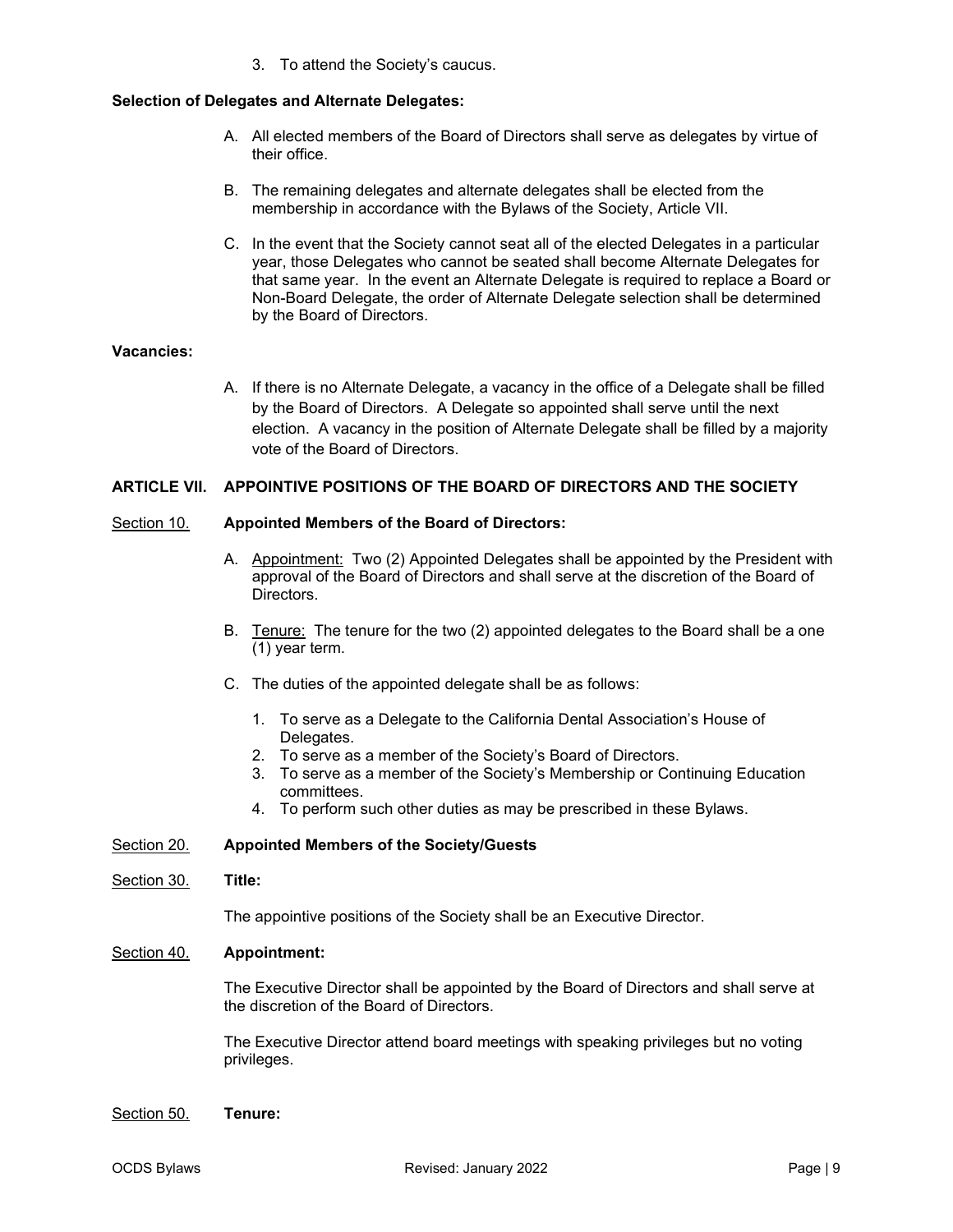The Board of Directors shall determine the tenure of the Executive Director.

#### Section 60. **Duties:**

- A. The duties of the **Executive Director** shall be as follows:
	- 1. To serve as the Executive head of the Society
	- 2. Shall oversee the affairs of the Society under the direction of the Board of Directors.
	- 3. To coordinate and assist the Board of Directors.
	- 4. To assist the Secretary in keeping of the minutes.
	- 5. To maintain all books, records and taxes of the Society, in accordance with the Society's Certified Public Accountant (CPA).
	- 6. To prepare all reports of the Society for review by the Board of Directors.
	- 7. To hire, supervise and terminate all employees except as otherwise provided in these Bylaws.
	- 8. In charge of all events of the Society.
	- 9. To perform other duties as assigned by the Board.

## **ARTICLE VII. NOMINATIONS AND ELECTIONS**

Section 10. Elected Positions: Vice President, Secretary, Treasurer, Board Component Representative, Delegates and Alternate Delegates to the California Dental Association, Ethics Chairman, *Peer Review if funded by CDA,* and Board Members-at-Large shall be elected by the membership of the Society as specified in these Bylaws.

#### Section 20. Nomination Process:

- 1. Notification shall be given to all Society members that Nomination for an elective position with the Society are now open. There shall be a deadline for return of the Nomination form. The deadline date shall be set to maintain compliance with the OCDS and CDA Bylaws requirements. Active, Life or Retired members who would like to be considered for an elected Board position, Delegate or Alternate Delegate, must return the Nomination form (including all current elected members, except President, Vice President, Immediate Past President and whose term in not ending).
- 2. The Nominating Committee (or Leadership Development Committee as it is called by CDA) shall be sent a copy of all nomination forms and respective CVs for review prior to the interview process.
- 3. Once interviews have been conducted, the Committee shall prepare a proposed slate of candidates and present it to the Board of Directors at their next Board of Directors meeting. Recommendations from the Committee may include more than one name for any given position on the ballot.
- 4. The Committee shall make such nominations at least sixty (60) days prior to the date set for the elections. Such nominations are to be distributed to the membership no later than fifty (50) days prior to the date set for the elections. Such notification shall inform members that nominations can be made by petition with signatures of no fewer than ten (10) active or life members. Such petitions must be submitted thirty (30) days prior to the date set for the election.
- 5. Elections will then be held in accordance with the current OCDS Bylaws pertaining to elections.

#### Section 30. **Election Process:**

- 1. All members shall be notified of the proposed slate of candidates in accordance with Article VII, Section 20 of these Bylaws.
- 2. If there are no valid petitions submitted, the proposed slate will be considered uncontested. The Secretary shall then cast the vote for the Society and the President shall declare the slate elected.
- 3. If valid petitions are received, the proposed slate will be considered contested and an election ballot is required.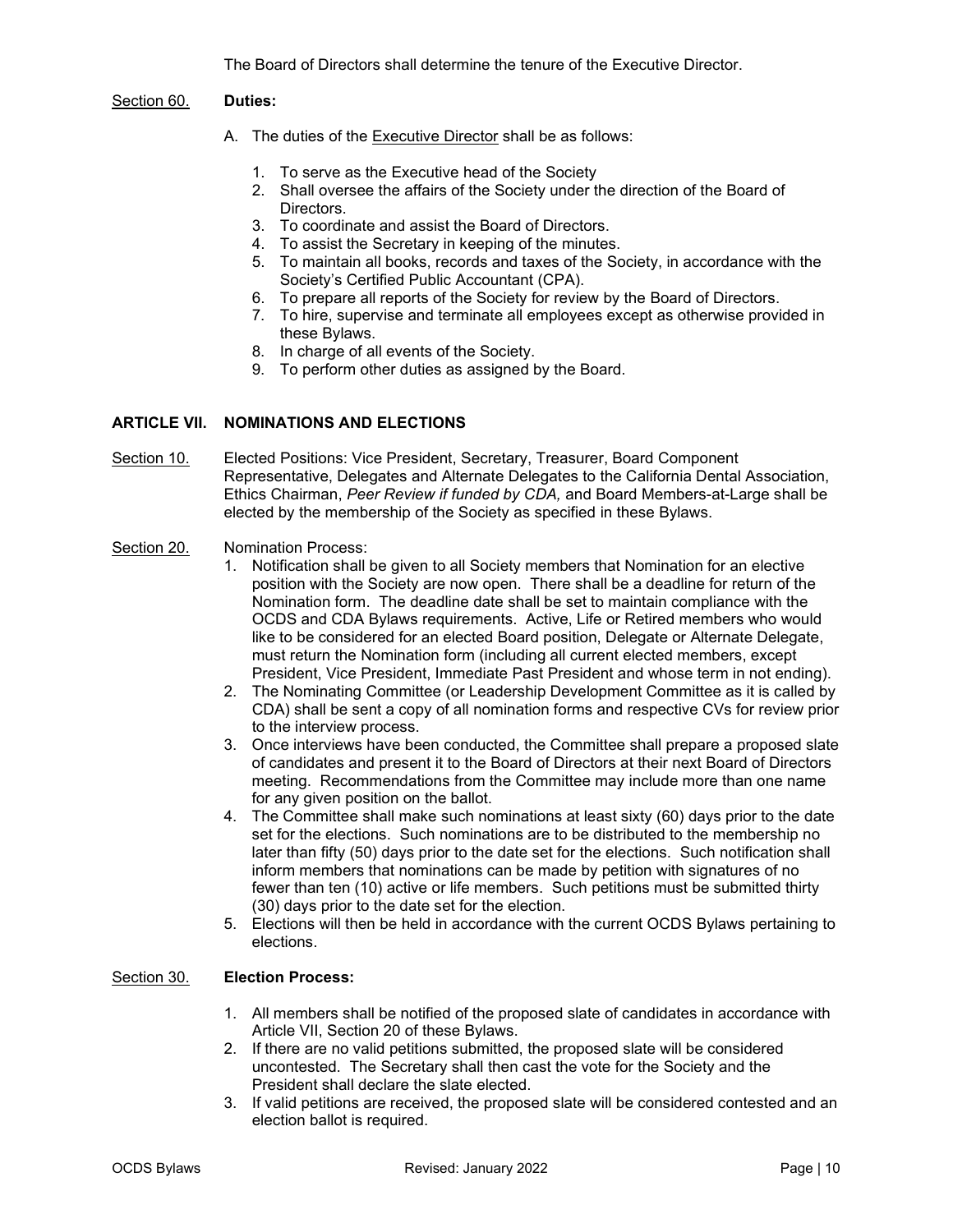- 4. The Society ballot shall list all candidates for each elected position, indicating if the candidate is a "Nominating Committee" candidate or is a "Nominee by Petition".
- 5. If more than one candidate is "Nominee of the Nominating Committee" for any position, those names are to be listed in alphabetical order.
- 6. If more than one name is a "Nominee by Petition" for any position, those names shall be in alphabetical order.
- 7. The nominees of the Nominating Committee shall be placed before nominees by petition in each category.

#### Section 40. **Voting:**

- 1. All active, life and retired members of the Society shall have the right to vote.
- 2. Each eligible member shall have one (1) vote for each vacant office.
- 3. The ballots containing the name of the nominees for each office, with a blank space for write-in votes for each office, shall be mailed to each member of the Society who is entitled to vote.
- 4. Ballots will be mailed not later than fifteen (15) days prior to the deadline for return of ballots to the Society. Such ballots shall be accompanied by such written instructions as may be prescribed by the Board of Directors.
- 5. All ballots must be received in the central office in accordance with such written instructions, no later than 4:00 p.m. on the date set for receipt at the Society. Ballots received after such time shall not be counted.

#### Section 50. **Installation:**

Newly elected officers and directors shall be installed and assume their duties on January 1 for their elected year.

## **ARTICLE VIII. MEMBERSHIP MEETINGS**

#### Section 10. **Regular Meetings:**

The Society shall hold regular meetings of the members at such time, place and dates as shall be designated by the Board of Directors.

#### Section 20. **Special Meetings:**

The Society shall hold special meetings of the members upon a vote of the Board of Directors, or upon written request signed by at least ten percent (10%) of the voting membership.

#### Section 30. **Notice of Meetings:**

Notice of regular or special meetings of the members may be given by written notice mailed to all voting members who must be notified not less than ten (10) days prior to the meetings. Such notice shall be mailed to each voting member at the address appearing in the records of the Society. Notice shall include any agenda items to be considered and voted upon at that meeting.

#### Section 40. **Quorum:**

Three percent (3%) of the voting power shall constitute a quorum for the transaction of business at any meeting of members. If, however, the attendance at any general or annual meeting, whether in person or by proxy, is less than one-third of the voting power, the members may vote only on matters as to which notice of their general nature was given under Article VIII, Section 40 of these Bylaws.

#### Section 50. **Voting:**

Membership voting may be in person at a general membership meeting, by personal ballot, by mail, or by such other reasonable means as may be established by the Board of Directors.

#### **ARTICLE IX. COMMITTEES**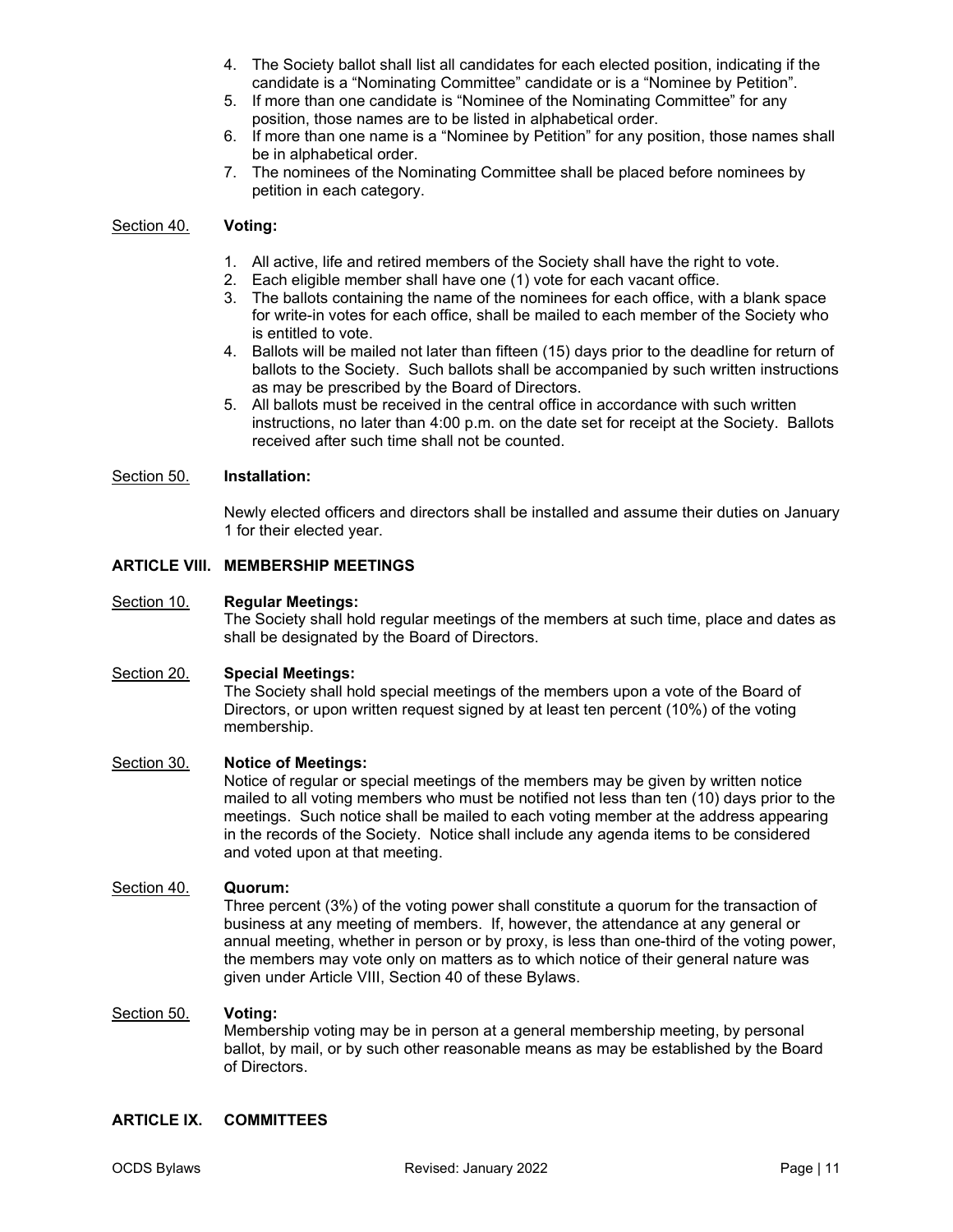#### Section 10. **General Rules for All Committees:**

All Society committees shall be established and operate in accordance with these Bylaws and Rules established in writing by the Board. All committees are accountable to and subject to the oversight of the Board. In addition to the duties specified below, each committee shall be charged with duties assigned from time to time by the Board.

## Section 20. **Established and Appointments:**

- 1. The President shall, with the approval of the Board of Directors, establish titles and function of all committees (except the Committees of the Board), determine the number of members of each committee and appoint a member to act as chairman of each committee.
- 2. The chairman shall with the approval of the Board of Directors, appoint other members of the committee. All committee chairmen shall remain in office until their respective successors are appointed.
- 3. The Board of Directors may from time to time designate other committees or discontinue any committee.

#### Section 30. **Absences:**

Any member of any committee, including the Chairman, who is absent, without "good cause", from any three (3) regularly noticed meetings of the committee during any one (1) year period, will be deemed to have resigned from the committee. A majority of the members of the committee shall determine whether there is "good cause."

#### Section 40. **Rules for Meetings:**

Each committee shall have the power to fix its own times and place of meetings and to adopt its own rules and procedures consistent with these Bylaws, written policies and such directives as may be issued by the Board of Directors. Each committee shall keep a written record of its proceedings. A majority shall constitute a quorum at meetings of committees.

#### Section 50. **Committees of the Board of Directors:**

The committees of the Board of Directors shall include:

- Budget and Finance
- Bylaws Committee
- Executive Committee
- Nominating Committee (or Leadership Development Committee as it is called by CDA)

A. **Budget and Finance:** The Committee on Budget and Finance shall consist of eight (8) members; the Treasurer, who shall be the chairman, the President, the Vice President, the Immediate Past President and the Executive Director A quorum for the committee would be a simple majority of the members.

The duties of the Committee are:

1. Prepare annually the general operating budget for approval by the Board of Directors;

B. **Bylaws Committee:** The Bylaws Committee shall consist of the Executive Committee of the Society, with the Vice President serving as chairman, as well as the Executive Director.

> Duties: To review the Bylaws of the Society to ensure that they conform to the Bylaws and Policies of the California Dental Association and the American Dental Association and to formulate changes so that they shall conform to those Bylaws and Rules and Regulations.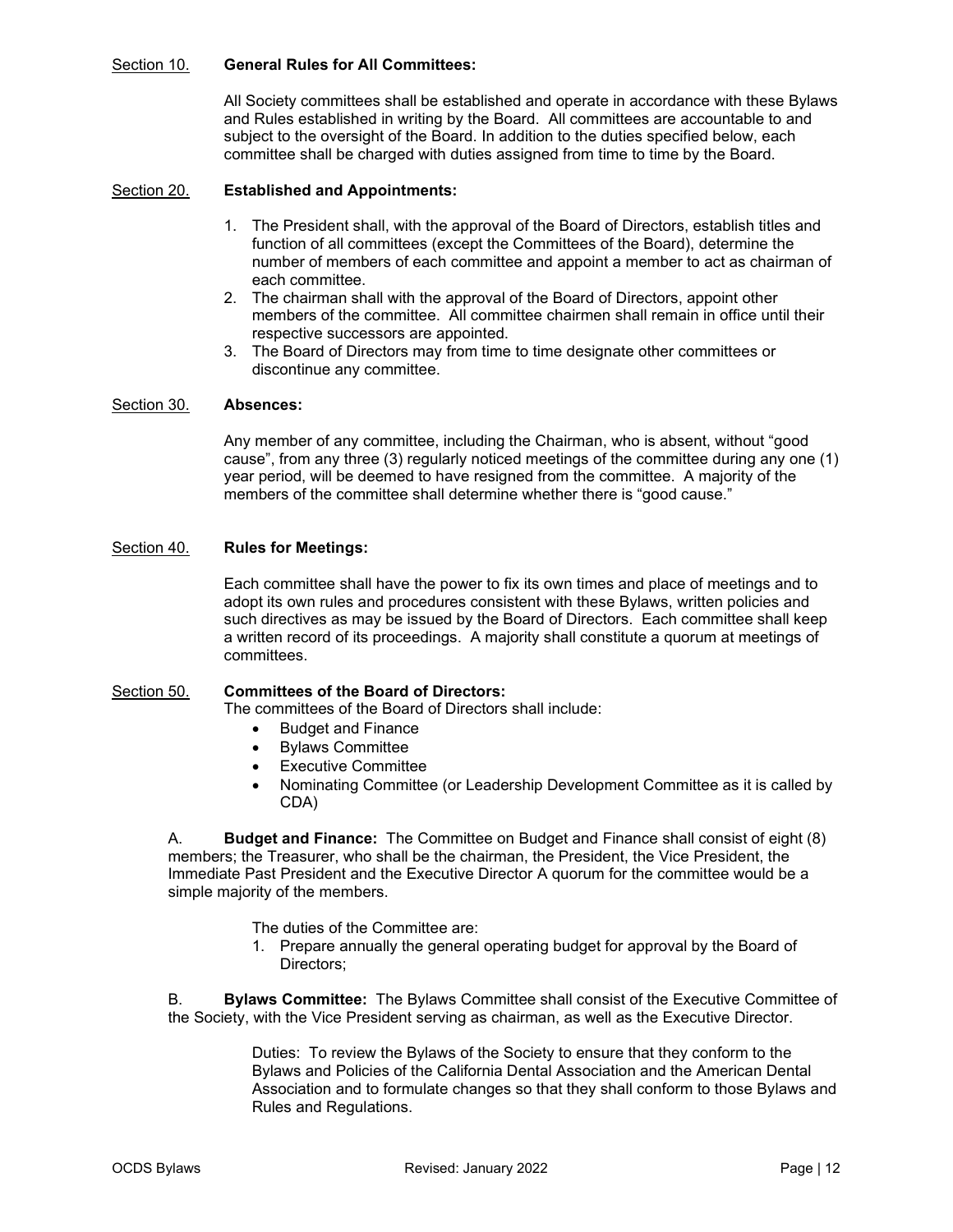C. **Executive Committee:** The Executive Committee is a subcommittee of the Board of Directors and is accountable to the board. The Executive Committee shall consist of the President (who shall serve as chair), Vice President, Immediate Past President, Treasurer, and the Secretary. The Executive Director shall be ex-officio members without the right to vote. In the absence of the President, the chair shall be filled by the Vice President, and in their absence, the Treasurer shall succeed as chair.

> Duties: To conduct and supervise the business of the association and to direct the officers in the exercise of their powers and duties when the Board in not in session. All decisions and interim policies of the Executive Committee are subject to review and approval at the next Board meeting.

D. **Nominating Committee:** Shall consist of at least seven (7) active or life members of the Society and shall be appointed in accordance with the rules set forth in these Bylaws and determined by the Board of Directors. The Committee shall consist of the following:

- 1. Immediate Past President acting as chair.
- 2. Six (6) additional members to be appointed, two (2) per year by the current President to serve a three (3) year term.
- 3. A majority of the committee members shall constitute a quorum.
- 4. The duties of the committee are to prepare a slate of candidates for election to the Board of Directors and for Delegates, Alternate Delegates as indicated.

## Section 60. **Standing Committees:**

- A. Continuing Education
- B. Ethics
- C. Membership
- *D. \* Peer Review (if funded by CDA; seat will remain vacant)*

## A. **Continuing Education:**

The Continuing Education Committee shall:

- a. Provide a high quality, integrated, education experience for every member who participates, including allied dental professionals whenever possible.
- b. Develop a slate of programs to be presented to the Board for acceptance in advance of the year in which the program will be presented.
	- B. **Ethics:**

The Ethics Committee shall investigate all complaints of the alleged violations of the Code of Ethics against a Society member and, whenever possible, resolve them. If the Committee is unable to resolve the issue satisfactorily, they shall report the complaint to the Judicial Council of the California Dental Association.

#### C. **Membership:**

- 1. The Membership Committee shall encourage retention of existing members and promote the value of membership to both members and non-members
- 2. The Membership Committee shall also represent the interest of newly graduated and /or licensed dentists and assist by:
	- a. Recruitment and retention efforts to incorporate them into organized dentistry.
	- b. Communication with the dental students at all California Dental schools.
	- c. Provide new dentist meetings as appropriate.
	- d. Provide other activities and events to assist in their efforts.
- 3. Dues of all membership categories shall be set by the Board of Directors and are due January 1 for the ensuing year, exception to this shall be at the discretion of the Board of Directors in accordance with policy.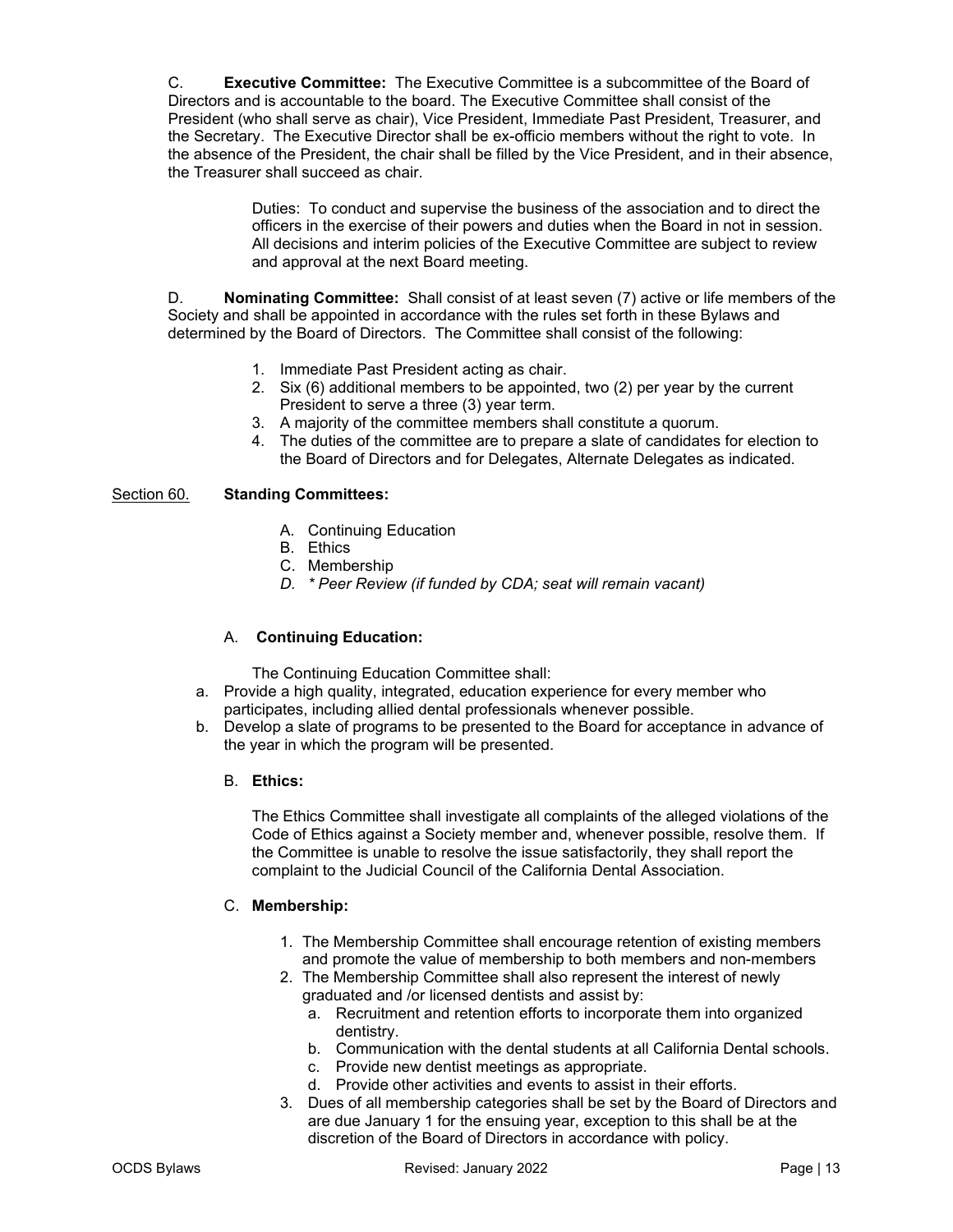#### *D. Peer Review:*

*The Peer Review Committee shall assist the California Dental Association Peer Review in carrying out the regulations and mandates of the Peer Review System through the objective and professional review of cases.*

Section 70. **Other Committees:** Other Board or Standing committees may be created by the Board to conduct the business of the Society.

#### **ARTICLE X. FINANCES**

Section 10. **Fiscal Year:** The fiscal year shall begin on January 1 of each calendar year and end on December 31 of that year.

#### Section 20. **Dues and Assessments:**

A. Dues of all membership categories shall be set by the Board of Directors and are due January 1 for the ensuing year, exception to this shall be at the discretion of the Board of Directors in accordance with policy.

B. The amount of the annual dues or assessments shall be fixed by the Board of Directors by a two-thirds (2/3) affirmative vote of the entire Board.

#### Section 30. **Nonpayment of Dues or Assessments:**

A. A member whose dues or assessments have not been paid by the delinquency date shall cease to be a member.

B. Reinstatement of membership for nonpayment of dues or assessments may be secured upon the payment of the required dues and/or assessments for the current year, payment of a reinstatement fee established by the CDA Board of Directors and in compliance with other applicable provisions of the Bylaws of the ADA, CDA and OCDS.

C. Waiver of the reinstatement fee by OCDS may only be done up to one month following the delinquency date for reasons of extraordinary circumstance, financial hardship, or upon enrollment in an electronic dues payment program.

## **ARTICLE XI. INDEMNIFICATION**

 Each officer, director, committee member, employee or other agent of the Society, shall be held harmless and indemnified by the Society against all claims and liabilities and all costs and expenses, including attorney fees, reasonably incurred or imposed upon him in connection with or resulting from any action, suit or proceeding, or settlement or compromise thereof, to which he/she may be party by reason of any act or omission by him/her as an officer, director, committee member, employee or agent of the Society, provided said person acted in good faith.

 The right of indemnification shall inure to such person whether or not he is an officer, director, committee member, employee or agent at the time such liabilities, costs or expenses are imposed or incurred and, in the event of his death, shall extend to his/her legal representative. To the extent available, the Society may insure against any potential liability hereunder.

#### **ARTICLE XII. CODE OF ETHICS**

Section 10. The professional conduct of a member of this Society shall be governed by the Principles of Ethics of the American Dental Association, the *Code of Ethics* of the California Dental Association and the Bylaws of this Society.